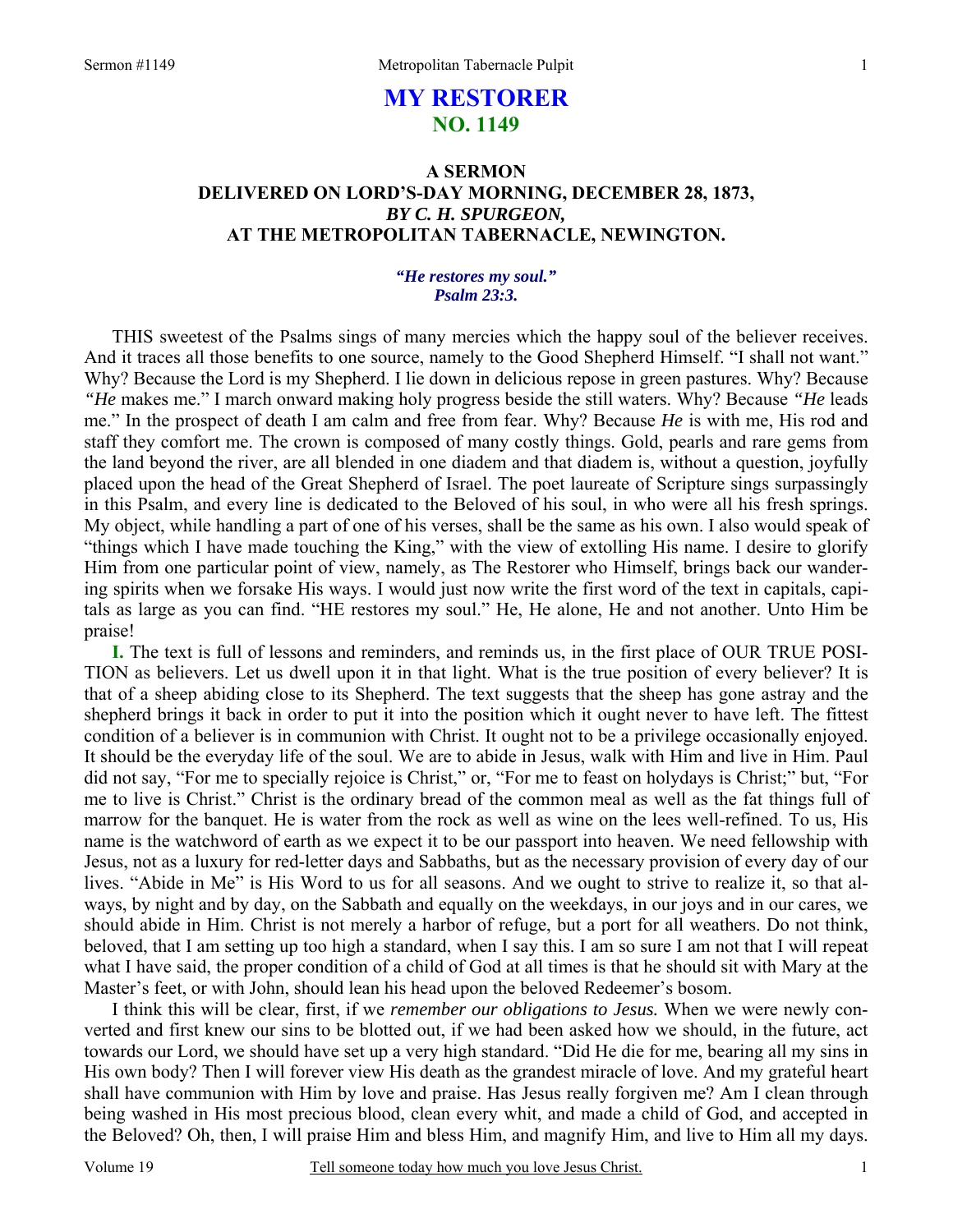As to ever being weary of Him, impossible! As to ever growing cold and indifferent towards Him, better my heart should cease to beat than that it should ever be." Do I not accurately describe what you thought at the first? Have I not truthfully described the ardor of your espousal love? You have not realized your ideal, but that is what you rightly judged to be, and, beloved, it is what you ought to have been. It is not a higher condition than your solemn obligations to Christ really demand. If an angel had never heard of men before, and should suddenly alight upon this earth and meet with one of our race, and hold talks with him, he would be filled with wonder at what he discovered. Suppose that we should tell him that we fell into sin and were condemned to die, but that the great Maker of heaven and earth condescended to take upon Himself our nature, and died in our place? Can you imagine the angel's astonishment at the condescension of the Son of God? After his first amazement had passed away, he would say to us, "And do you not love Him infinitely? Are you able, within the limits of your little heart, to hold all the love you feel for such unutterable grace? How do you live? Do you not feel that you cannot do half enough for Him? You certainly will never fail in obedience to Him! In trust of Him! In zeal for Him, that would be quite impossible!" How deeply would we blush and strive to cover our faces as we confessed to our angelic questioner that for such surprising love we have made but a poor return. I am quite sure, however, that we should quite agree with the angel as to what was due to our Lord, our conscience and our heart awarding Him the highest affection and the most constant service. Such deeds of love as Jesus has performed for us can never be adequately requited, but at the very least they ought not to be insulted by lukewarm and casual communion. They demand our heart, our soul, our all. With Him who has healed us we desire evermore to remain. With our Ransomer we would live in lifelong discipleship and be His servants, to go no more out forever.

Moreover, *our relationships to the Lord Jesus* require perpetual communion with Him. Know you not that you are the friends of Christ? And if you are friends, will you not show yourselves friendly? But how can you be friendly if by the space of a week you have no converse with Him in the house, or in the field, or by the way? Is this your kindness to your Friend? You are more than friends, you are His brethren. "The same is my brother, and sister, and mother," said He, and can you treat a brother so indifferently as to walk towards Him as if He were a stranger and a foreigner, and scarcely exchange a token of affection by the months together? Is this brotherly? Did David treat his Jonathan thus? More than that, in wondrous love Jesus has called Himself your husband and taken you to be His spouse. Is not that strange love, or the lack of it, which would allow a married pair to walk together week by week without the fellowship or affection? Surely, their marriage bands would be bonds, and their unity would be misery. I can conceive of scarcely any worse torment than conjugal union without affectionate communion. Shall I be the bride of Jesus and my love never be displayed in converse with Him? Shame upon me, a thousand times shame, if I allow a day to pass unblest with thoughts, and words, and deeds of love. Yet more, the Lord has been pleased to call us members of His body. Now, every member of the body must carry on vital fellowship with the head. It must exercise inevitable, though not always conscious, fellowship. In the spiritual body communion should be consciously enjoyed at all times. Shall the hand, become indifferent to the head or the foot refuse commerce with the brain? If we are in good health, no such schism in the body will ever occur, but with the head all the members will abide in affectionate, unbroken communion. We may suspect paralysis if life ceases to flow through the entire corporate body, and so communion is suspended. It is clear to all who are taught of God that our relationships certainly require of us that we abide in the Lord Jesus.

Moreover, beloved, this case ought to need no pleading, for if *we would have happiness,* where is happiness to be found but in walking near to Jesus? I speak what I know, and the common testimony of all the saints is with me, when I say that out of heaven there is no heaven but nearness to Christ. Fellowship with Him is Paradise without a serpent in it. It is Canaan itself, without the Canaanite foe. Communion with Jesus is the porch of glory. It is the Saturday night of the eternal Sabbath, the dawn of the heavenly day. Communion with Christ, if it is not actually heaven, is certainly the choicest suburb of the new Jerusalem. Did not our poet cry—

### *Where can such sweetness be,*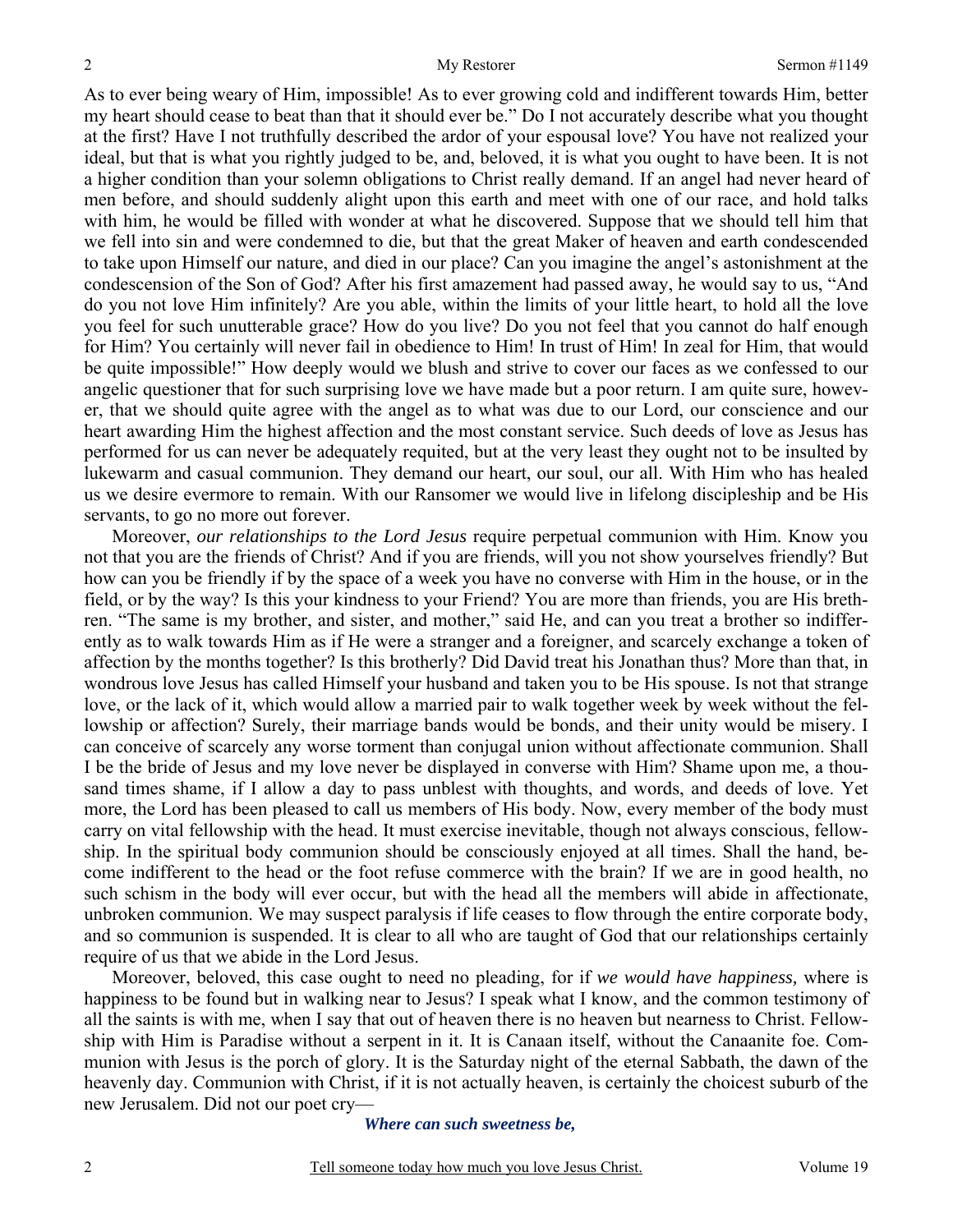### *As I have tasted in Your love, As I have found in Thee?"*

Now, men do not ordinarily need to be stirred up to that which is their delight. Their spirits fly after their joys as eagles to the spoil. Where their heart moves with pleasure, it draws all their powers after it. And if, indeed, it is so, (and who shall contradict it?), that fellowship with Christ is the richest of all joys, the most intense of all delights, why are we so hard to move? Oh, how sluggish are our hearts, how dull our spirits, that we do not fly after Jesus with rapture of desire and do not labor perpetually to abide in Him.

While this should draw us, another consideration should drive us, namely, that *our daily necessities* demand that we should live in fellowship with Him. If we are foolish and ignorant, where should we dwell, but with the Teacher? If always weak, to whom should we resort but to the strong for strength? Let the child abide by its parent, the scholar with the master, the patient by his physician, the poor man with his helper. To whom should we go in our hourly needs but to Him who has, up to now, been our all in all? Israel could not afford to be a single day without the manna, nor can we be satisfied for an hour without the bread of life. "Without Me, you can do nothing," says our Lord, and we have proven His words to be true. Do we need more humiliating evidence? Are we willing to fall into a condition in which we can do nothing else but sin? I hope not. We ought never to be satisfied, except when abiding in Jesus, we are clothed with His power and are bringing forth much fruit to His praise.

Remember, yet further, that when out of fellowship with Christ *our perils are infinite.* When unfaithful to His love we are readily seduced by every temptation. Without His love in our hearts we become victims to other loves, which lead us into idolatry, plunge us into hurtful lusts and poison the wells of our joy. We must either be enthralled by the surpassing love of Jesus, or we shall be fascinated by the world's deceits. One of the two masters must rule us, either the Prince of the power of the air, or the King of Kings. When Christ is with us we are safe, for what wolf can rend a sheep when it is close to the shepherd's hand? When we are away from Jesus, we are not only in peril, but are already despoiled. To lose fellowship with Jesus is loss enough, in itself, even if no further calamity occurs. Ships without a pilot, cities without watchmen, babes without a nurse, are we without Jesus. We cannot do without Him. The less we attempt it the better. Samson without his locks is the sad type of a believer out of fellowship. How dare we go forth to business on any day without the presence of the Lord? As well might the warrior go to battle without shield and buckler. Should we not daily pray, "If Your presence go not with me, carry me not up there"? How can we go to our beds till He has kissed us with the kisses of His mouth? May not even the dreams and visions of the night prove our downfall if our souls are not committed to His keeping? For my part, I love to murmur to myself, as I place my head on my pillow, those charming lines—

> *"Sprinkled afresh with pardoning blood, I lay me down to rest, As in the embraces of my God, Or on my Savior's breast."*

*The benefits of fellowship* with Christ should constrain us to abide in it. If any man would grow in grace, if he would be filled with the Spirit, if he would know the love of Christ which passes knowledge, especially if he would be made like to Him in all things, who is the Head, he must abide in Christ. The whole compass of a Christian's permissible ambition is to be realized in fellowship with Jesus and nowhere else. All that I ought to be, or can desire to be, when I am in a right state, I can enjoy in my Lord, by walking near to Him. Nothing good can any believer obtain by forsaking his Master. Following Christ afar off is evil, only evil. And that continually abiding in Him is peace, joy, holiness, heaven. Therefore, beloved, I say again, let us strive after that which ought to be the habitual position of every Christian, namely, abiding in Christ. This is for babes in grace as well as men in Christ Jesus, for the obscure as well as the famous.

**II.** Our text, in the second place, reminds us of OUR FREQUENT SIN. "He restores my soul"—He often does it. He is doing it now. Now, the Lord would not do what is unnecessary and therefore, this shows me that I often wander from Him, or else I would not need to be brought back. Beloved, I grieve to say that with man's professions of godliness, suspended communion is the chronic state of things. I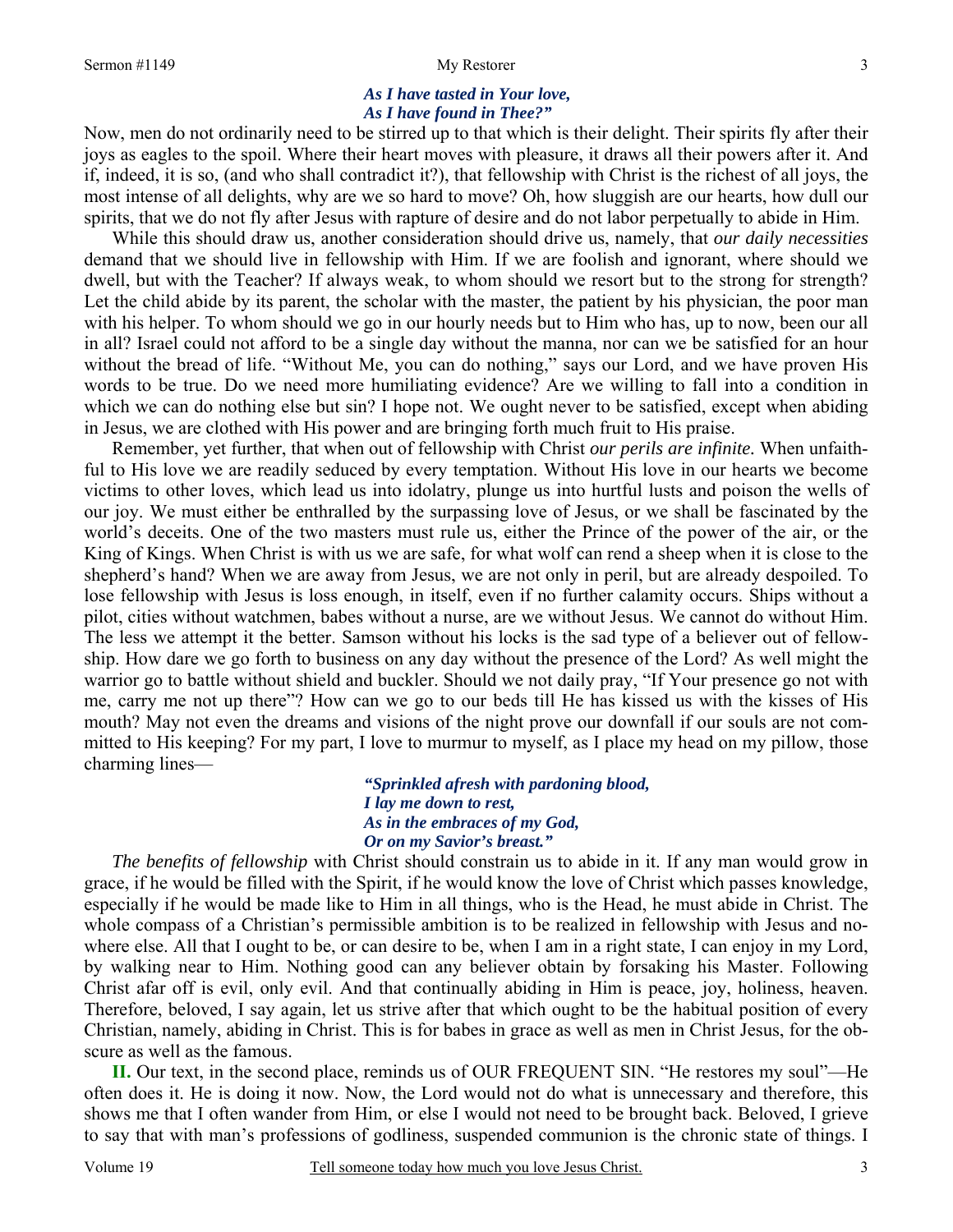must confess my inability to comprehend the Christian life of many who are called Christians. It is not for us to judge their real condition before God, nor will we attempt to do so, but we cannot help observing the inconsistency of their acts. They have believed in Christ, let us hope. Let us hope, also, that their faith produces enough good works to prove itself to be a living faith. But, for all that, their religion is cold, joyless, and passionless. There are thousands of Christian people whose religion seems to lie entirely in attending religious services on Sunday, and occasionally, perhaps, coming out on a weekday to a lecture. They observe private devotions of a very stereotyped order and keep a Bible somewhere or other, and this is about it. To them prayer is a formality, praise is forgotten, the reading of the Bible is a drudgery, meditation a mere memory and their whole Christianity more like a mummy than a thing of life. With them the complaint that they are out of communion with Jesus is superseded by the question, "Were they ever in it?" I am afraid we have in this church and in all churches, scores and hundreds of members whose highest emotions in reference to love to the person of the Lord Jesus Christ reaches no higher than the inquiry—

### *"Do I love the Lord or not? Am I His, or am I not?"*

Conscious enjoyment of the love of Jesus and familiar communion with Him they know nothing of, and indeed, they look upon such things as the luxuries of a high class of saints, very pleasant to read of in biographies, but not matters of daily possession. They heartily admire the good people who can attain to such eminent positions, but to dwell there themselves, has never occurred to them as at all possible. Beloved, this is a sad state of things. It is a condition of life in which I tremble for you, because you are starved in the midst of plenty, you are willfully pinching yourselves with poverty while infinite wealth is all around you. You live as hired servants and not as sons. You get the duty of religion without the enjoyment of religion. You wear its yoke but do not feed in its pasture. You seem to me to forego all the cream of our holy faith and to partake of nothing but its skimmed milk. You leave the sunny plains of communion for the frozen regions of negligent living and therefore you shiver with fear while others exult with gladness. You have chosen your position in the outer courts of the temple. You never enter into the holy of holies. You do not pass within the veil to behold the glory of the Lord. You are sailing to heaven, but you are stowed away in the hold in the dark. You appear to me in your religion to live like the beggars who come round to our back doors for the bones and the stale crusts. And therefore I am not very much surprised when I hear that some of you feel a craving for amusements and say that you are very dull, and need lively company and gaiety to make life bearable. If my child were to say that he must go continually to the confectioner's or to the eating-house, I should say to myself, "Surely the food on my table is sufficient for him." But if upon inquiry I found that he did not eat at my table except occasionally, and that he always made choice of the barest bones and driest crusts, I should be at no loss to comprehend why he was so frequently seen at other places of supply. If you are not living upon Jesus, and rejoicing in the measureless bliss which He is capable of bestowing upon you, I do not marvel if you go off to the world for your sweetmeats and feel a leaning towards the leeks and the garlic and the onions of Egypt. Oh, dear brothers and sisters, if you are, indeed, His people, may the Holy Spirit save you from the dull religion in which you live and bring you into that condition in which you shall see your Lord, abide in Him, and rejoice in Him. A miner who lives the most of his days underground is not doing his country justice when he speaks of it as dark, close, and suffocating. It is so down below, but it is not so up above. Religion wears but a grim aspect to those who know nothing of its secret joys, its sacred banquets, its ecstasies, and its calm satisfactions. There is a bleak side and a sunny side to every hill. Those who are careless in their fellowship will know the worst side of things. The bright-eyed dweller in the sunny south is a very different man from the Eskimo who drive their dogs among the ice fields and hide away through long months of winter, in which the sun never sends forth a glimmer to cheer the earth. Who cares to be one of the Eskimos of Christianity, or the Laps and Fins of the church? Yet, alas, these abound on all sides.

We have to confess that others of us, in whom this departure from Christ is not chronic, are nevertheless, subject to acute attacks of declension, and there are seasons, when it is indeed, well for us that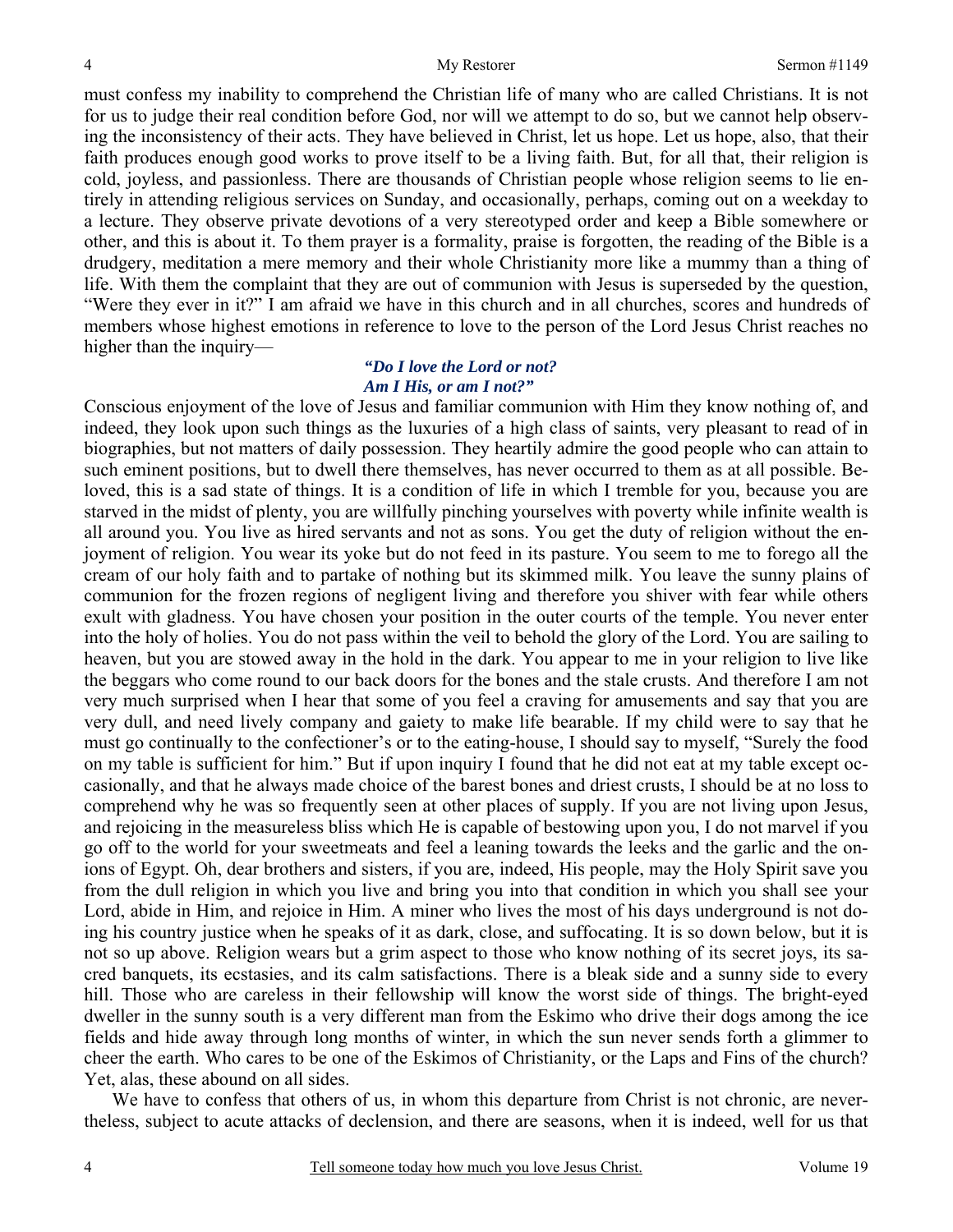He restores our souls. How soon are we turned out of the way! How little a thing may mar our joyful fellowship with Christ! Have you been in worldly company in the evening? Did you marvel that you could not enjoy communion at evening prayer? Have you become fond of your possessions, or have you been eager to increase them? Then your idols have grieved your Lord. Have you been unreconciled to your losses and fretted against God for His dark providences? "If you walk contrary to Me," He says, "I will walk contrary to you." When our proud spirits chafe and fret against our heavenly Father, we cannot expect smiles and caresses from Him. We may easily lose fellowship with Christ by pride and selfesteem. If He indulges us with happy hours of sacred joy, we are very apt to think that we are somebody, and straightway we hold our heads very high. And whenever that happens we are very likely to fall into the mire and be there until our own garments abhor us and we cry for help like the sinners we are. Christ delights to meet us on terms of grace. He is to be fullness and we emptiness, He the mighty Helper and we the fainting sinner, He the Savior and we the lost ones. While we say that we are rich and increased in goods, He knows that we are false and He leaves us. But when we see that He has the gold and the white raiment, and we the nakedness and the beggary, then are we arrived at terms which befit both Him and us. Vain is it to boast, for we have no beauty. His are the eyes which are as a flame of fire, His countenance goodly as Lebanon, excellent as the cedars. His is the crown of light and the mantle of glory. Unto Him must all honor be ascribed. Those who honor Him, He will honor. Humility sits at Jesus' feet and that is the chosen place of loving fellowship.

We may lose the presence of Christ by forgetfulness of duty or of truth. We may, on the other hand, lose it by evil thoughts and absorption in fleeting cares. We may lose the company of Christ by inconsistent actions or by idle conversations. "Oh," some of you say, "is that so? Will Jesus be gone from us so soon?" It is even so. Those who know Him best have found out that He is like His Father and there is a trait in His Father's character which is very conspicuous in the Son. It is written, "The Lord your God is a jealous God," and Jesus is a jealous lover. He will not cast away His people. He is faithful to the worst of them. But if we do not walk with Him in holiness, He will withdraw Himself from us. Can two walk together unless they are agreed? If we grieve Him He will make us grieve. Cold, unloving, irreverent walking will soon cause the beams of the Sun of righteousness to glance no more upon us. Blessed be the name of our Beloved, He comes back before long, and He says, "For a small moment have I forsaken you, but with great mercy will I gather you." But even the small moments of His forsaking are all too long. A little of His absence is painful for a true spirit to bear. But I leave this mournful point for something more consoling.

**III.** The text reminds us also, of OUR LORD'S FAITHFUL LOVE. "He restores my soul." This is not what He might have done, or would have done had He been changeable as we are. There are some who teach that Jesus leaves His roaming sheep to perish. As a punishment for their wanderings He gives them up to the wolf. I hope that very few believe that doctrine now. It is so dishonoring to the good Shepherd that I hope all God's people will give it up once and for all. Yet such was the belief of many at one time. Ah, I do not wonder that some believed it, for I have often been hard pressed with the fear that it would turn out to be so in my own case. But I am here this morning to say concerning my Lord, "He restores my soul." He has not cast me off, or left me to myself, or abandoned me to my own devices. But in love to my soul He has plucked my feet out of the net, drawn me up from the horrible pit and set my feet upon the rock of His immutable love. To leave His sheep to perish is not like our Savior. The heart refuses credence to such an idea, it so unlike Him. My witness is that, "He restores my soul." He has done this so often that He may well be described as always doing it. The Psalmist puts it in the present tense, as if the Lord was in the habit of doing so, and was even at this moment in the act of restoring his soul. Truly I must confess that I wander and He restores me. Child of God, as numerous as your sins have been, so numerous have His restorations been. After a hundred times erring, you might have provoked Him to say, "He is given unto his idols, let him alone. My Spirit shall no longer strive with him." But no, He turns His hand again upon you and once more leads you in the paths of righteousness for His name's sake. The mother forgets not her suckling, though it is often fretful and peevish. She still has compassion upon the son of her womb, and even thus it is with Jesus. We are too deeply engraved on the

5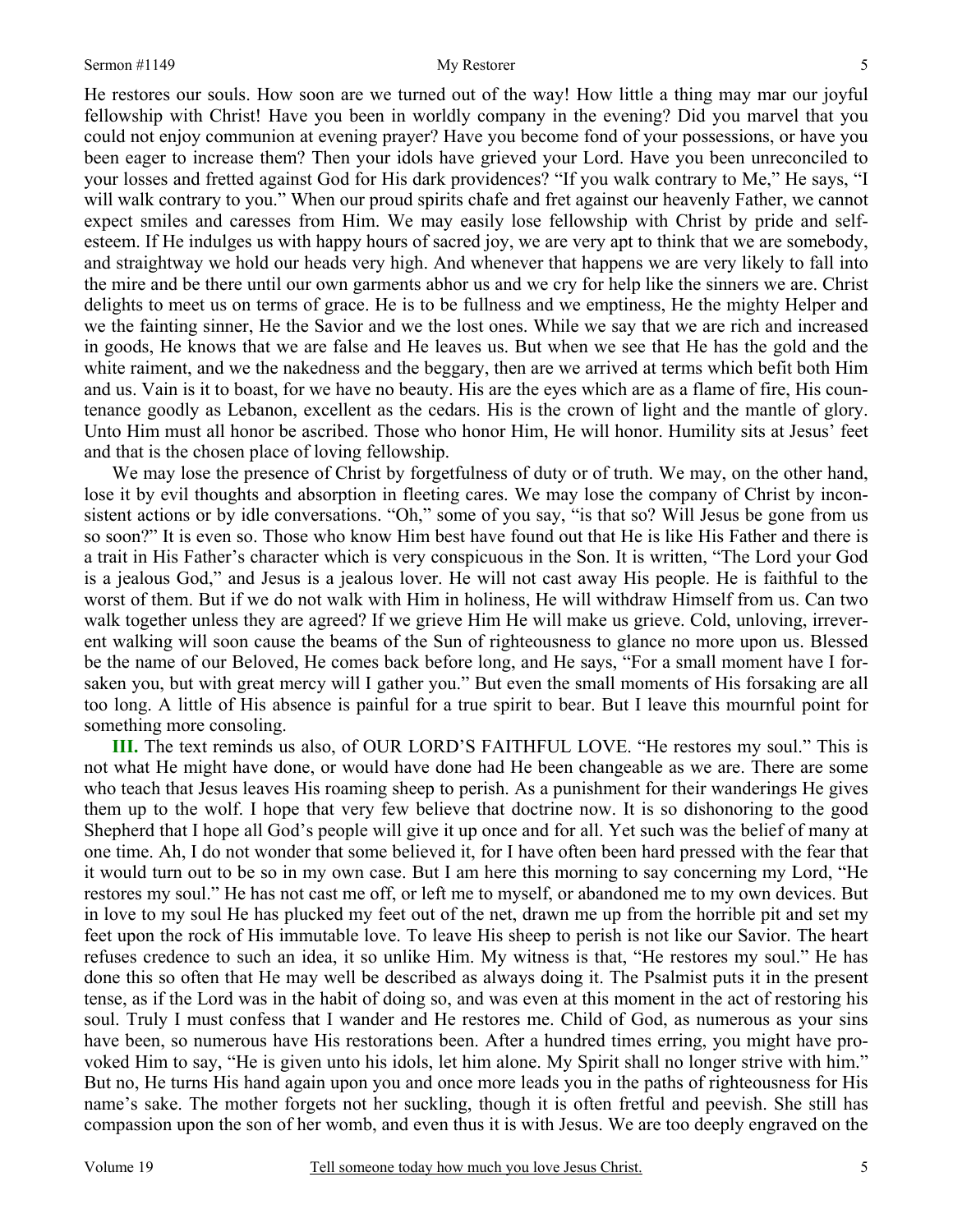palms of His hands to be at last, left to die. We have cost Him too dearly for Him to relinquish us. Having restored our soul a hundred times, He still restores it. It is the way of Him. It is the habit of His love. The text lovingly insinuates that He is ready to restore us now. He is at His old work again. Even now, "He restores my soul." Where are you, dear brother? Dear sister? Have you grown very dull and cold of late? Jesus is waiting to make your heart burn within you. Do you feel half-dead spiritually? Your Lord and Master is even now, ready to quicken you by His Word and to restore unto you the joy of His salvation.

If you ask me why the Lord is thus quick to restore His people, I can find no answer in them or their merits, but a little further on the psalmist gives you the reason why Christ thus acts in faithfulness and tenderness. "He leads me in the paths of righteousness *for His name's sake*." He would not restore us for our sakes. There is nothing in us which could be pointed out to the eye of justice as a claim for restoration, though much might be remembered which, on the footing of the law, would ensure our ruin. Here is our safety. The Lord Jesus has willed to save us, and He stands to His purpose and decree. He has put forward His own veracity and immutability as guarantees of the covenant. His own honor would be in jeopardy should one of His people be lost. Therefore for His own name's sake He restores the wanderer, lest His enemies should say, "God has forsaken His people," and lest the hosts of hell should boast, saying, "The Lord began to save them, but He was not able to finish the work." "For His name's sake." Deep and blessed reason! Immutable, immovable foundation of comfort! For His name's sake He restores our souls when we wander from His way. Strange are the means He uses. Sometimes it is a most heavy rod. At other times a sweetly fascinating love call. Singular are the modes of dealing with His people. He will break them in pieces and crush them beneath His feet, apparently in hot displeasure, but all with the view of making them sick of sin and eager after Himself. He will tear them as a lion tears his prey, and this not to destroy, but to save them. Is it not written, "I kill and I make alive; I wound and I heal"? Often by dispensations of terror He leads us into ways of grace and frequently that which appears to be our utter destruction ends in our complete restoration, according to His grace. Let the text stand as a type and testimony of His immutable love. "He restores my soul."

**IV.** During the short time which remains for me to discourse to you, I want to throw my whole strength into the last consideration. Our text, emphasized as I have emphasized it, reminds us of HIS SUPREME POWER. "HE restores my soul." HE, HE, HE alone restores my soul. From first to last my revivals and refreshing come from Him. He Himself first made my soul to live—yes, He was life itself to me. You had no life, beloved, till Jesus passed by and saw you lying dead in sin and said to you, "Live." You were like Lazarus in the tomb. You were beginning to stink with corruption and sin, and His voice, when it said, "Lazarus, come forth," was life to you. You did not help the Savior in your quickening, how could you? You exercised no concurrent action. He took the first step and quickened you when you were dead in sin. He began to save you because He will have mercy on whom He will have mercy. He will have compassion on whom He will have compassion. You owe your regeneration entirely to Him and it is not surprising that your revival should come from the same source. Surely He who regenerated can restore. He who created can renew. Restoration is not a more difficult work—no, it is but a secondary work compared with the new creating of the soul. The Lord, even Jesus Christ, who did at the first give you life, can revive you again, and He can do it by Himself, being to your soul her medicine as well as her physician. All the evils under which a Christian smarts arise from the absence of Jesus, or else obtain their power to injure from the fact of the Lord's being away. There are corruptions which dwell always in us, but these do not dare to show their faces when Jesus reigns within in revealed glory. The traitors lurk in their holes when the king is in the city, they will not venture forth till they hear that He is offended and is gone. While the flag flies on the castle to mark that my lord is at home, His enemies are on their best behavior, for they have a dread of His sword. When our fellowship with Jesus is active, sin lies dormant, or is so thoroughly subdued that it makes but a struggling gasp for life. So, then, if at this time I have become proud, or petulant, or idle, or cannot pray, or will not submit to the divine will, or have fallen into spiritual sickness—it is quite certain that all the mischief is occasioned by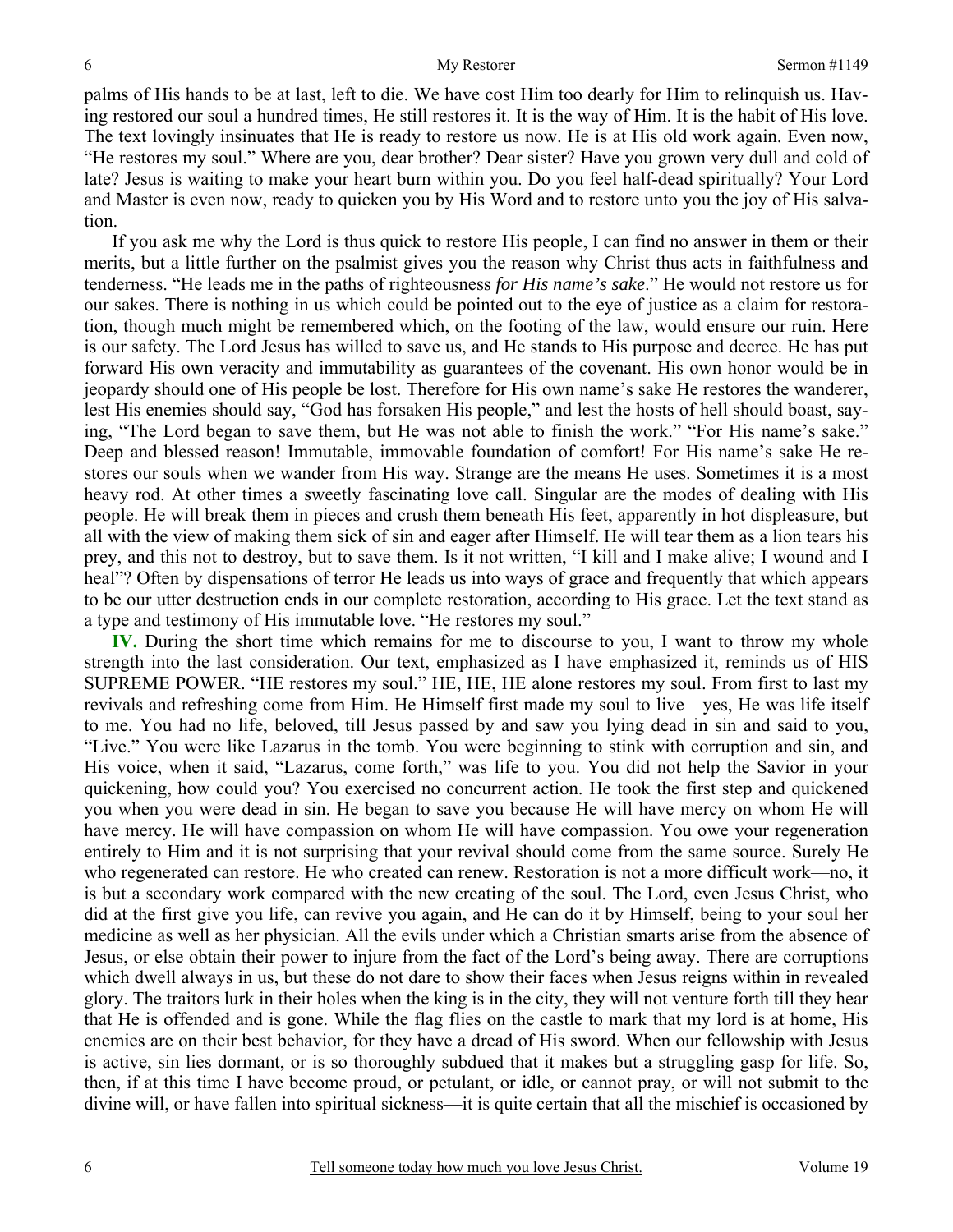the loss of my Lord's company, and it is clear that His coming back to me will restore my soul. If His absence has developed all this evil, then His presence can surely put it away.

Should it happen that the temptation is outward, still no outward temptation has any force when Christ is present. Let all the world's charms attempt to seduce us, they are horrible distortions when contrasted with the loveliness of Jesus. Only let us see His face and all earthly witcheries have lost their enchantment. Suppose that we were tempted to skepticism? Christ is the antidote for that venom. No man doubts when Christ is present with him. At the sight of Him even Thomas cries, "My Lord and my God." Can we despond while He consoles? Can the children of the bride chamber mourn while the Bridegroom is with them? On the other hand, pride cannot live where Jesus is seen. "When I saw Him I fell at His feet as dead," said the beloved apostle. His presence is the death of every sin, the life of every grace. Therefore it is that the text says, "He restores my soul." The hunger, famine, and disease of war need but one cure, and that is peace. The woes of the believer's soul need but one remedy, and that lies in the words, "Abide in Me." The presence of Christ has everything in it that the soul can possibly need. I see the green leaves of a plant most dear to all who love the woods in spring. It is now nestling under a hedge upon a shelving bank, just above a trickling stream. I ask it why it does not bloom and it whispers to me that it will bloom by-and-by. "But, sweet primrose, why not put forth your lovely flower at once and gladden us with your beauty?" She answers, "I am waiting for Him." For whom do you tarry, you herald of spring?—

# *"All love on you to rest their weary eyes, Reading therein a history of dearest ties."*

She meekly answers, "I am waiting for my lord, the sun." Do you not need other friends and helpers? "No," she says, "the coming of my lord will be enough, and when he puts forth his strength I shall put on my beauty." But will you not need soft, pearly drops of dew to glisten on the leaves? Are not your blossoms most frail to gaze upon when all around keeps time and tune therewith, when the violet and harebell are in your company, when the buds are swelling and "the green-winged linnet sings"? To which she replies, *"He* will bring them, *he* will bring them all." But are you not afraid of the killing frosts and the dreary snowstorms? *"He* will chase them all away," says the little plant. "I shall be safe enough when he brings on the spring." Believer, you are that plant and Jesus is your sun. He will bring you healing beneath His wings and joy in the light of His countenance.

 He restores our entire manhood. Every regenerated faculty grows strong when He is near. Every grace drinks in new life from communion with Christ. Faith triumphs, love burns, hope prophesies, patience becomes strong for endurance and courage is bold for conflict. Christ is such fare that all the graces can feed on Him, and all grow strong upon the sacred morsels.

 The best of all is that He is a restoration which is available now, available at once. I felt, the other day, heavy at heart, dull, dead. I thought of myself as though I were a branch of a tree cut off and so I meditated thus with myself—"If I am a branch of the vine, and have been removed from my stem, my only hope is to get back into the place from where I came and be grafted in again, and begin to suck the sap again, and feel the life flowing through me," Then was it sweet to remember that there is no possible state into which a believer could fall, even if it were the most desperate that could be conceived, but what Christ can restore him perfectly and at once. Then for my own comfort and renewal I began with my Lord thus—I looked at Him upon the cross. I stood before Him as a sinner and wondered at Him that He should die for sinners. And I trusted Him and I said to Him, "Lord, You know I trust You. I have no hope but in You and I cling to You as a limpet clings to the rock. With all my heart and soul I cling." I began to feel the sap flow from the stem into my branch at once. Directly I had got into contact with my Lord, by a simple faith, I felt that virtue went out of Him to heal my soul. Once having established the flow of the sap, it flowed more, and more, and more. For as I thought about my salvation through Him, being myself guilty, and He my righteousness, I began to love Him, and my soul began to glow with a passion towards Him. And I wanted to be telling others what a dear, good Savior He was, and in a few moments after I had bemoaned myself as dead to Him and a castaway, I felt as much warmth of love to Him as ever I had done in all my life, and could say in the language of the spouse, "Or ever I was aware,